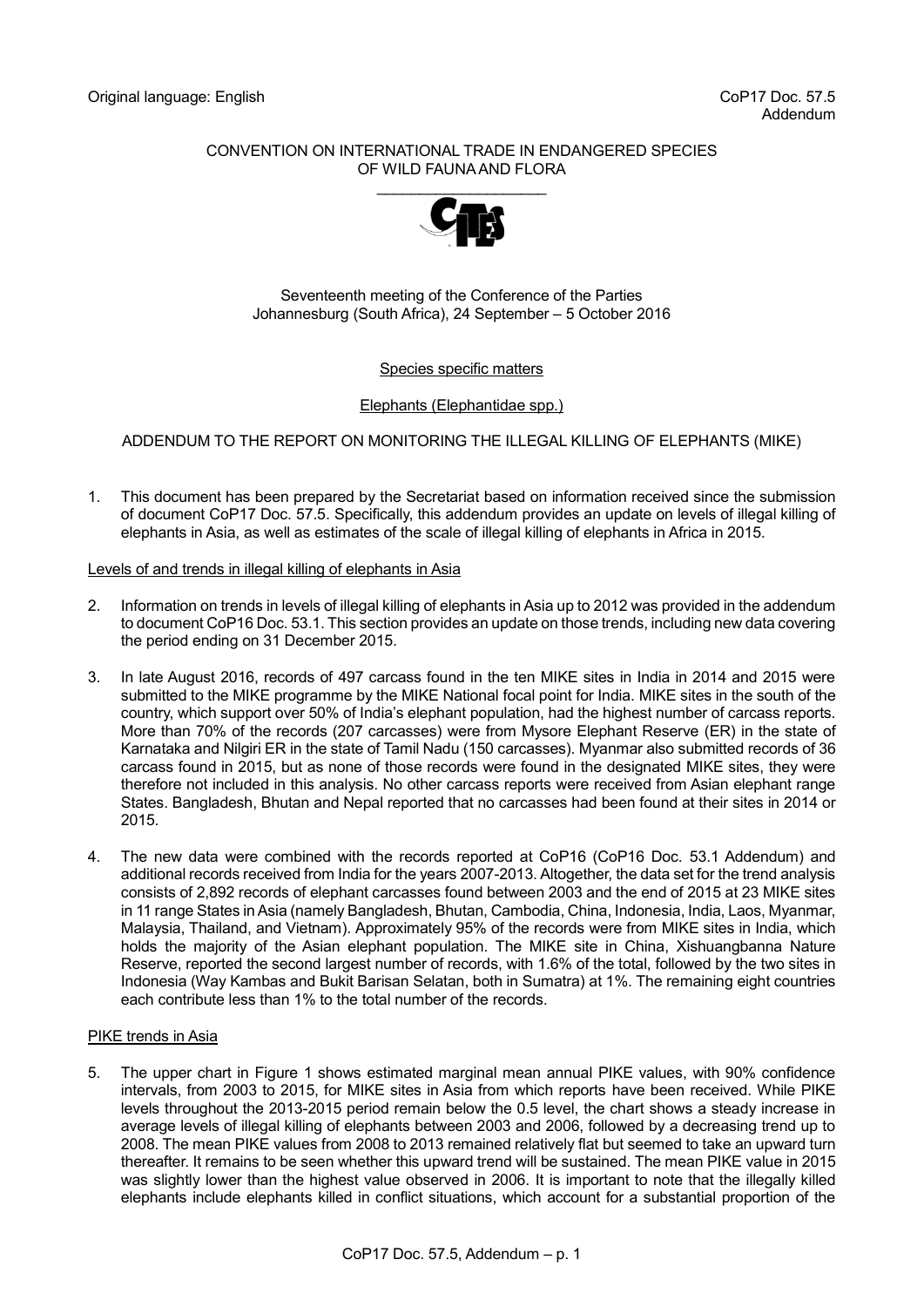total. For instance, 40% of the illegally killed elephants reported between 2007 and 2013 were females, which do not carry ivory.

6. The lower chart shows the total number caresses reported, irrespective of cause of death. The number of carcasses from 2007 to 2013 remained relative flat, with average value 286 carcasses per year, and from 2014 and 2015 shows a downward trend, with an average value of 248 carcasses per year. While the number of reporting sites has declined from 16 in earlier years to 8 in in 2014 and 2015, the sites that did not report in 2014 and 2015 usually only reported small numbers of carcasses.



*Figure 1. The upper chart shows the PIKE trend in Asia with 90% confidence intervals, based on 2,892 elephant carcasses (illegally killed or otherwise) reported to MIKE for the period 2003- 2015. PIKE levels above the horizontal line at 0.5 (i.e. where half of dead elephants found are deemed to have been illegally killed) are cause for concern. The lower graph shows the total number of carcasses reported by year, irrespective of cause of death.* 

### Updated estimates scale of illegal killing in Africa

- 7. In September 2016, the IUCN African Elephant Specialist Group (AfESG) of the IUCN Species Survival Commission released the African Elephant Status Report 2016, which provides elephant population estimates obtained up to the end of 2015. This includes estimates from the Great Elephant Census funded by the Paul Allen Family Foundation and forest surveys conducted in Central Africa with funding from the Wildlife Conservation Society (WCS) and the World Wide Fund for Nature (WWF). Subregional and continental estimates from this report were used to derive updated estimates of numbers of elephants killed illegally in 2015, using exactly the same methodology described in document CoP16 Doc. 57.5.
- 8. [Figure 2](#page-2-0) shows estimated numbers of illegally killed elephants in 2006, 2013 and 2015 by subregion under two natural mortality scenarios (namely 2% and 3%, as in document CoP17 Doc 57.5). Continental estimates are shown in Table 1. These estimates extrapolate beyond MIKE sites under the assumption that poaching rates derived at the subregional level are representative of their respective subregions.